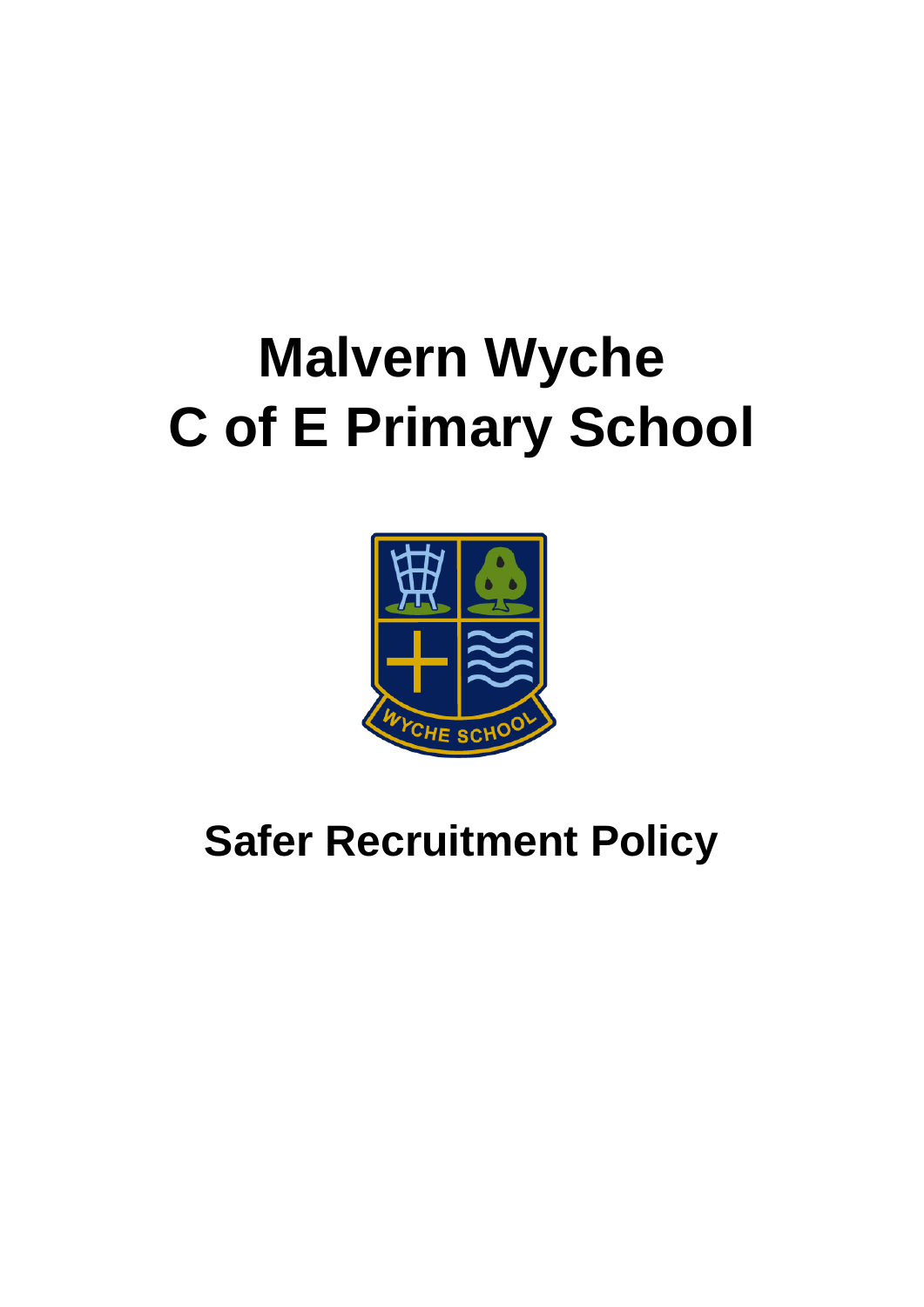#### **1 Introduction**

1.1 The safe recruitment of staff in schools is central to the recruitment process and essential for safeguarding and promoting the welfare of children in Education.

1.2 The purpose of this policy is to set out the minimum requirements of a recruitment process that aims to:

- a. Place safeguarding at the heart of the recruitment process
- b. attract the best possible applicants to vacancies;
- c. deter prospective applicants who are unsuitable for work with children or young people;
- d. identify and reject applicants who are unsuitable for work with children and young people.

1.3 The contents of this policy reflects the guidance from DfE on Safer Recruitment and reflects training in safer recruitment.

#### **2 Statutory Requirements**

2.1 There are some statutory requirements for the appointment of some staff in schools – notably Head Teachers and Deputy Head Teachers. These requirements change from time to-time and must be met.

2.2 This policy is based on guidance given in the document "Keeping Children Safe in Education" Sept 2021.

#### **3 Safer Recruiters**

3.1 At least one member of the governing body has successfully received accredited training in Safer Recruitment procedures. Currently training is held by:

Stephen Murphy (Headteacher) Ellie Wilson (Safer Recruitment Governor)

#### **4 Inviting Applications**

#### 4.1 Advertisements for vacancies will include the statement:

*The school is committed to safeguarding and promoting the welfare of children and young people and expects all staff and volunteers to share this commitment. The successful candidate will undertake an enhanced DBS check.*

And include

a. • the safeguarding responsibilities of the post as per the job description and personal specification;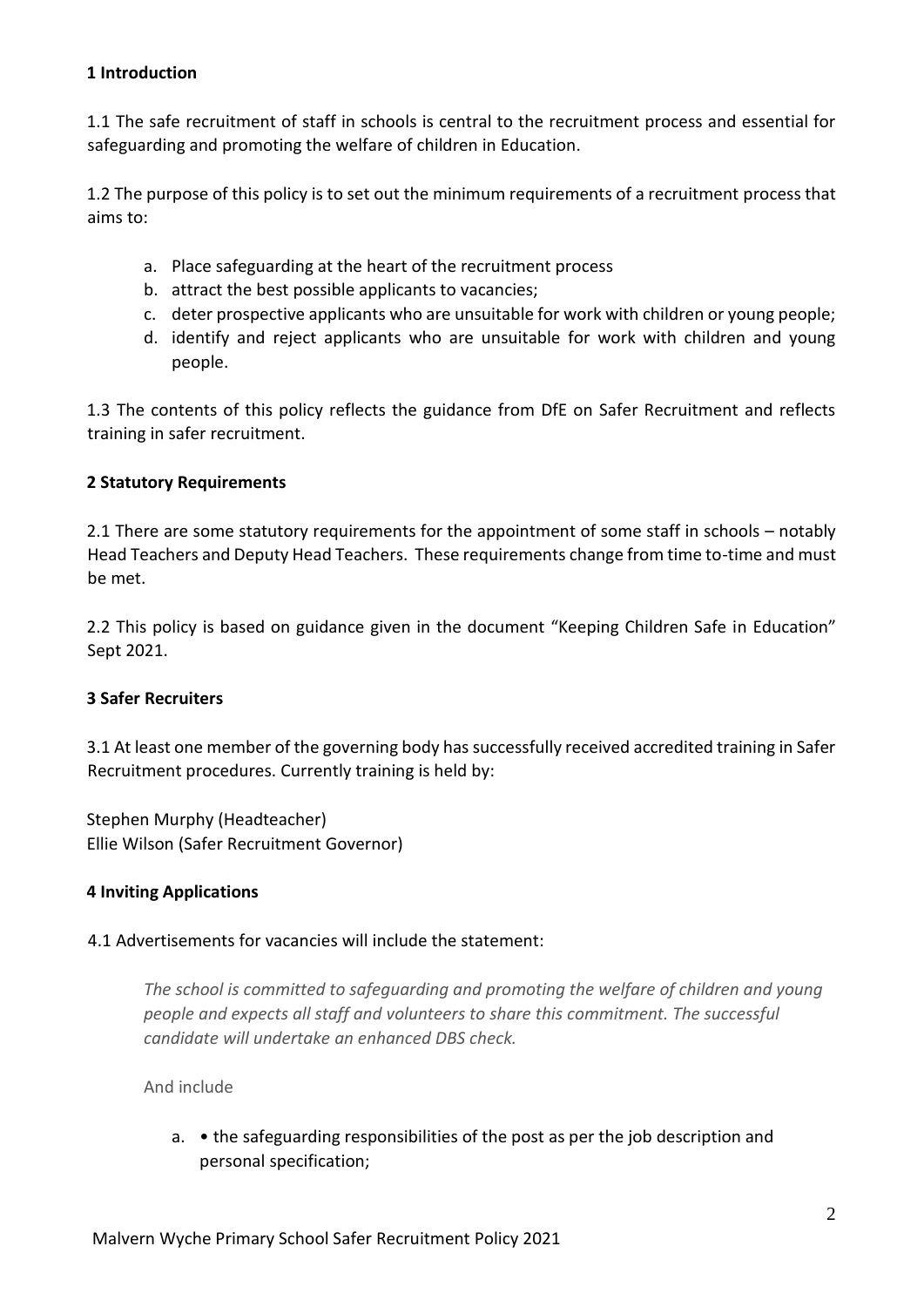b. • whether the post is exempt from the Rehabilitation of Offenders Act 1974 and the amendments to the Exceptions Order 1975, 2013 and 2020

4.2 When drafting an advertisement consideration will be given to:

- a. the skills, abilities, experience, attitude, and behaviours required for the post;
- b. the safeguarding requirements, i.e., to what extent will the role involve contact with children and will they be engaging in regulated activity relevant to children. See page 55 of Keeping Children Safe in Education 2021 for further information about regulated activity.

4.3 Where a role involves engaging in regulated activity relevant to children, we will state on in the application pack that it is an offence to apply for the role if the applicant is barred from engaging in regulated activity relevant to children.

4.4 Prospective applicants will be supplied, as a minimum, with the following:

- job description and person specification;
- the selection procedure for the post;
- the current safeguarding policy and safer working practices guidance
- this policy (Safer Recruitment)
- an application form.

4.5 All prospective applicants must complete, in full, an application form. CVs must not be accepted as part of the application process.

4.6 Prospective candidates must tour the school. This is the first part of the safer recruitment process.

4.7 Applicants should be asked to sign a declaration confirming the information they have provided is true. Where there is an electronic signature, the shortlisted candidate should physically sign a hard copy of the application at point of interview.

#### **5 SHORT-LISTING AND REFERENCES**

- 5.1 Short-listing of candidates will be against the person specification for the post and the job description and will take into account consistency of job history and relevant experience. Gaps or anomalies in job history will be explored at interview by the Headteacher.
- 5.2 At least one reference will be taken up before the selection stage and scrutinised so that any discrepancies can be probed during the selection stage.
- 5.3 References will be sought directly from the referee. References or testimonials provided by the candidate will never be accepted. At least one of the references should be an employment reference, preferably within the last three years.
- 5.4 Where necessary, referees will be contacted by telephone or e-mail in order to clarify any anomalies or discrepancies. A detailed written note will be kept of such exchanges.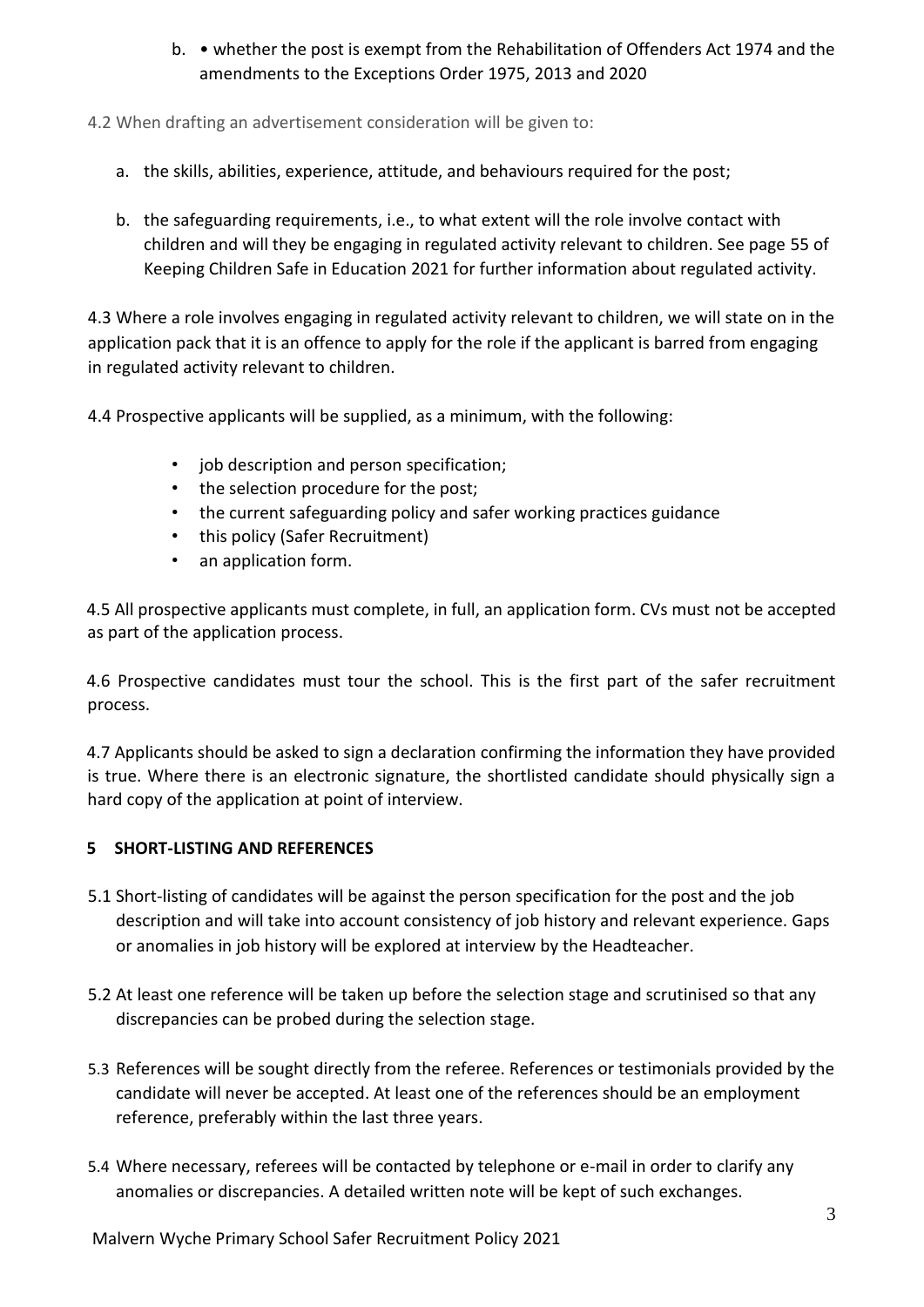- 5.5 Where necessary, previous employers who have not been named as referees will be contacted in order to clarify any anomalies or discrepancies. A detailed written note will be kept of such exchanges.
- 5.6 Referees will always be asked specific questions about:
	- a. the candidate's suitability for working with children and young people;
	- b. any disciplinary warnings, including time-expired warnings, that relate to the safeguarding of children;
	- c. the candidate's suitability for this post.

5.7 School employees are entitled to see and receive, if requested, copies of their employment references.

#### **6 THE SELECTION PROCESS**

6.1 Selection techniques will be determined by the nature and duties of the vacant post, but all vacancies will require an interview of short-listed candidates.

6.2 Interviews will, always be face-to-face. Ideally this will take place in person but where circumstances (for example the Coronavirus Pandemic) prohibit this an electronic link (Microsoft Teams) will be used.

#### **7 Safe questioning**

7.1 At least one question will be posed to deter individuals who may harm children and explore attitudes and knowledge to ensure appointed members of staff are capable of understanding and carrying out their statutory safeguarding duties. This will allow the panel and safer recruiter to explore the candidates reactions, opinions and knowledge of child protection issues.

7.2 The interviews will be used to explore potential areas of concern to determine the applicant's suitability to work with children. Areas that may be concerning and lead to further probing include:

- a. implication that adults and children are equal;
- b. lack of recognition and/or understanding of the vulnerability of children;
- c. inappropriate idealisation of children;
- d. inadequate understanding of appropriate boundaries between adults and children; and,
- e. indicators of negative safeguarding behaviours.

7.3 Any information about past disciplinary action or allegations should be considered in the circumstances of the individual case.

7.4 Where possible children will be invited to meet candidates, observe them and give feedback. This is considered best practice.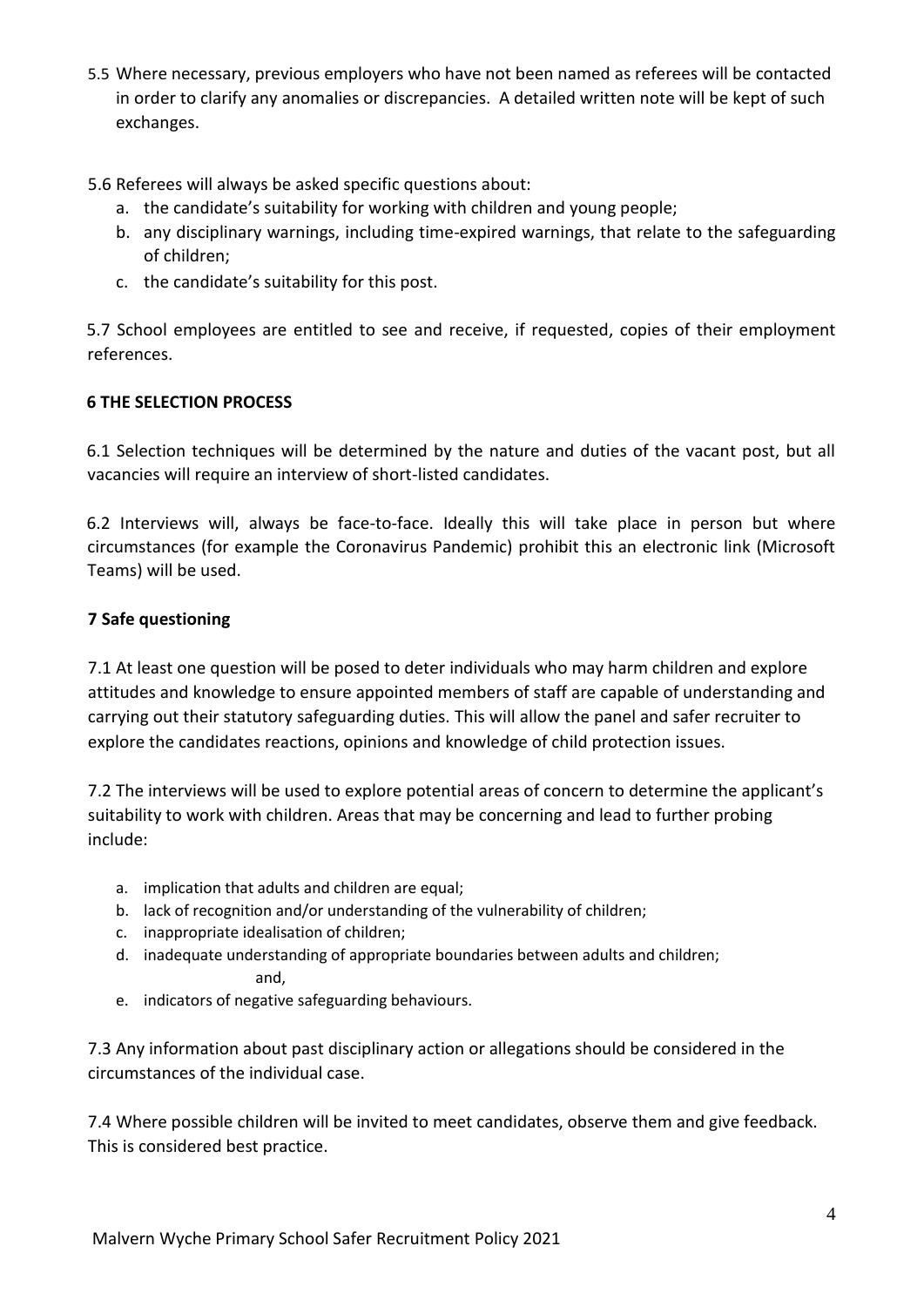- 7.5 Candidates will always be required:
	- to explain satisfactorily any gaps in employment;
	- to explain satisfactorily any anomalies or discrepancies in the information available to recruiters;
	- to declare any information that is likely to appear on a DBS disclosure;
	- to demonstrate their capacity to safeguard and protect the welfare of children and young people.

#### **8 Roles and Responsibilities**

The Headteacher and School secretary are responsible for different elements of the recruitment process. The spilt of roles and responsibilities is detailed below:

When recruiting a headteacher the local authority's accountable representative will work with the governing board to appoint suitable recruitment officers to carry out these tasks.

| <b>Headteacher</b>                                                     | <b>School Secretary</b>                        |
|------------------------------------------------------------------------|------------------------------------------------|
| Decides that a vacancy has arisen based on                             |                                                |
| resignation or changes in need.                                        |                                                |
| Decides on the nature of the contract                                  |                                                |
| offered based on current finance and                                   |                                                |
| existing contracts                                                     |                                                |
| Negotiate advertisement window, closing date interview date and panel. |                                                |
|                                                                        | Invites panel                                  |
| Writes advertisement                                                   |                                                |
|                                                                        | Drafts a person specification                  |
|                                                                        | Drafts a job description                       |
| Finalises a person specification                                       |                                                |
| Finalises a job description                                            |                                                |
| Writes shortlisting rubric                                             |                                                |
|                                                                        | Places advert externally and sometimes         |
|                                                                        | internally with:                               |
|                                                                        | WM Jobs                                        |
|                                                                        | The DfE                                        |
|                                                                        | School website                                 |
|                                                                        | School noticeboard (internal)                  |
|                                                                        | <b>Weekly Briefing (internal)</b>              |
|                                                                        | School newsletter.                             |
|                                                                        | Responds to enquiries, sends out packs and     |
|                                                                        | arranges visits                                |
|                                                                        | Collates applications as they arrive           |
| Gives candidate tours                                                  |                                                |
|                                                                        | Collates<br>candidates<br>and<br>prepares<br>a |
|                                                                        | spreadsheet for HT<br>populate<br>to<br>at     |
|                                                                        | shortlisting                                   |
| Shortlists using internal rubric                                       |                                                |
| Gives panel application forms to shortlist                             |                                                |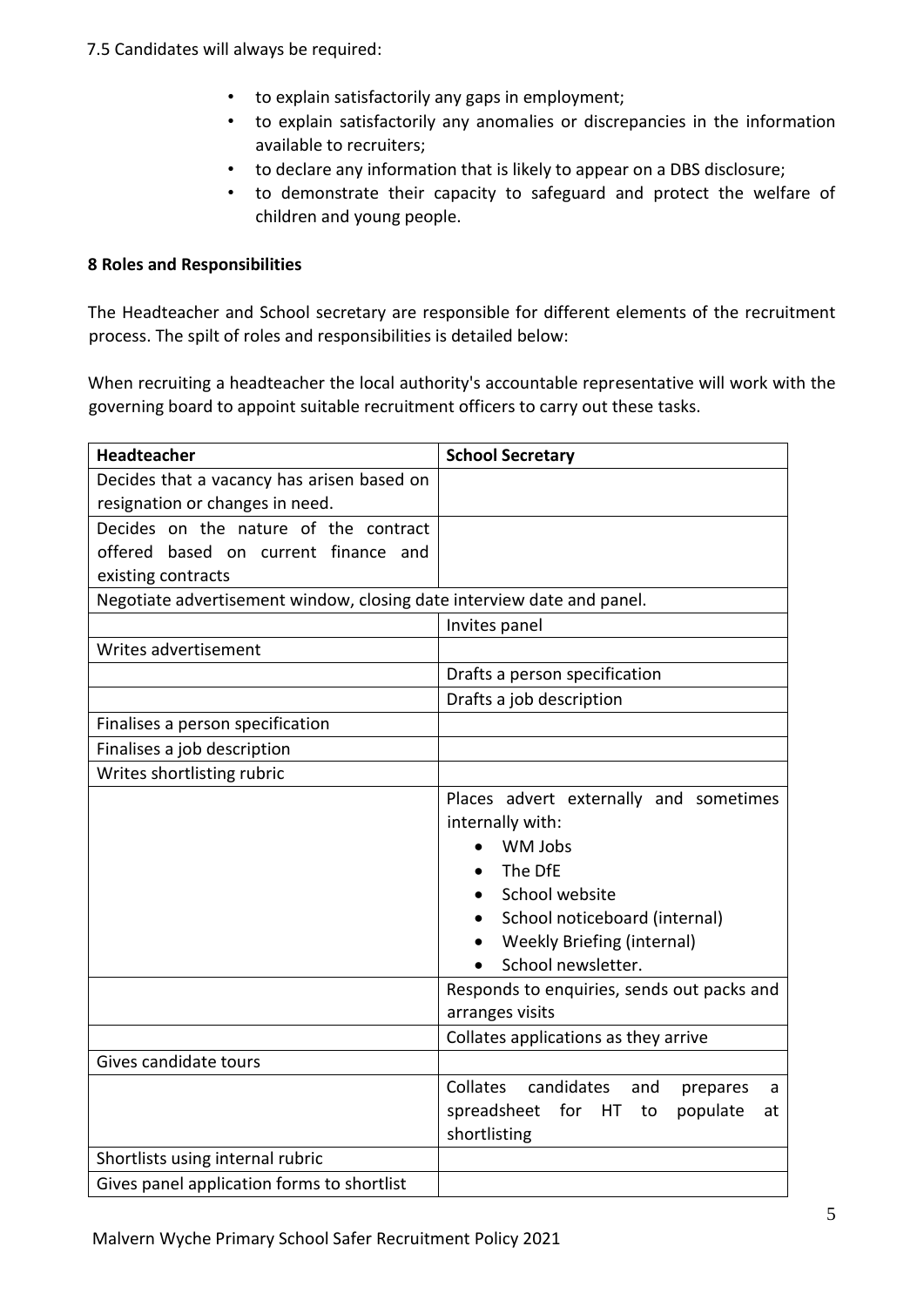| Hold a shortlisting meeting and finalises<br>shortlist |                                            |
|--------------------------------------------------------|--------------------------------------------|
|                                                        | Invites candidates to interview            |
|                                                        | Checks DBS, qualifications and identity at |
|                                                        | interview.                                 |
| Chairs interview panel                                 |                                            |
| Notifies all candidates of result                      |                                            |
|                                                        | Makes offer in writing                     |
|                                                        | Notifies LA                                |
|                                                        | Carries out new DBS check                  |
| Agrees start date                                      |                                            |
|                                                        | <b>Updates SCR</b>                         |
| Checks and agrees SCR                                  |                                            |
| Gives initial safeguarding induction                   |                                            |

The safer recruitment governor is Ellie Wilson who hold the Headteacher to account for the probity and compliance of these procedures.

#### **9 Pre-employment checks**

#### 9.1 Schools must**:**

- a. verify a candidate's identity. Identity checking guidelines can be found on the GOV.UK website,
- b. obtain a certificate for an enhanced DBS check which will include barred list information for those who will be engaging in regulated activity,
- c. obtain a separate barred list check if an individual will start work in regulated activity before the DBS certificate is available. This eventuality will be avoided if possible but where necessary will be subject to risk assessment.
- d. verify the candidates mental and physical fitness to carry out their work responsibilities. A job applicant can be asked relevant questions about disability and health in order to establish whether they have the physical and mental capacity for the specific role,
- e. verify professional qualifications,
- f. ensure candidates complete a confidential health questionnaire,
- g. verify a person's right to work in the UK. If a person has lived or worked outside the UK, the school should make any further checks it feels appropriate. The school should also check for any information about any teacher sanction or restriction that an EEA professional regulating authority has imposed,
- h. for staff who work in childcare provision or who are directly concerned with the management of such provision, the school needs to ensure that appropriate checks are carried out to ensure that individuals are not disqualified under the Childcare (Disqualification) Regulations 2009,
- i. check that a person is not prohibited from teaching. The school can do this by using the Employer Access Online Service. A person who is barred from teaching must not be appointed to work as a teacher in a school or early years setting,
- j. If a qualified teacher is employed in a non-teaching role, the check must also be completed,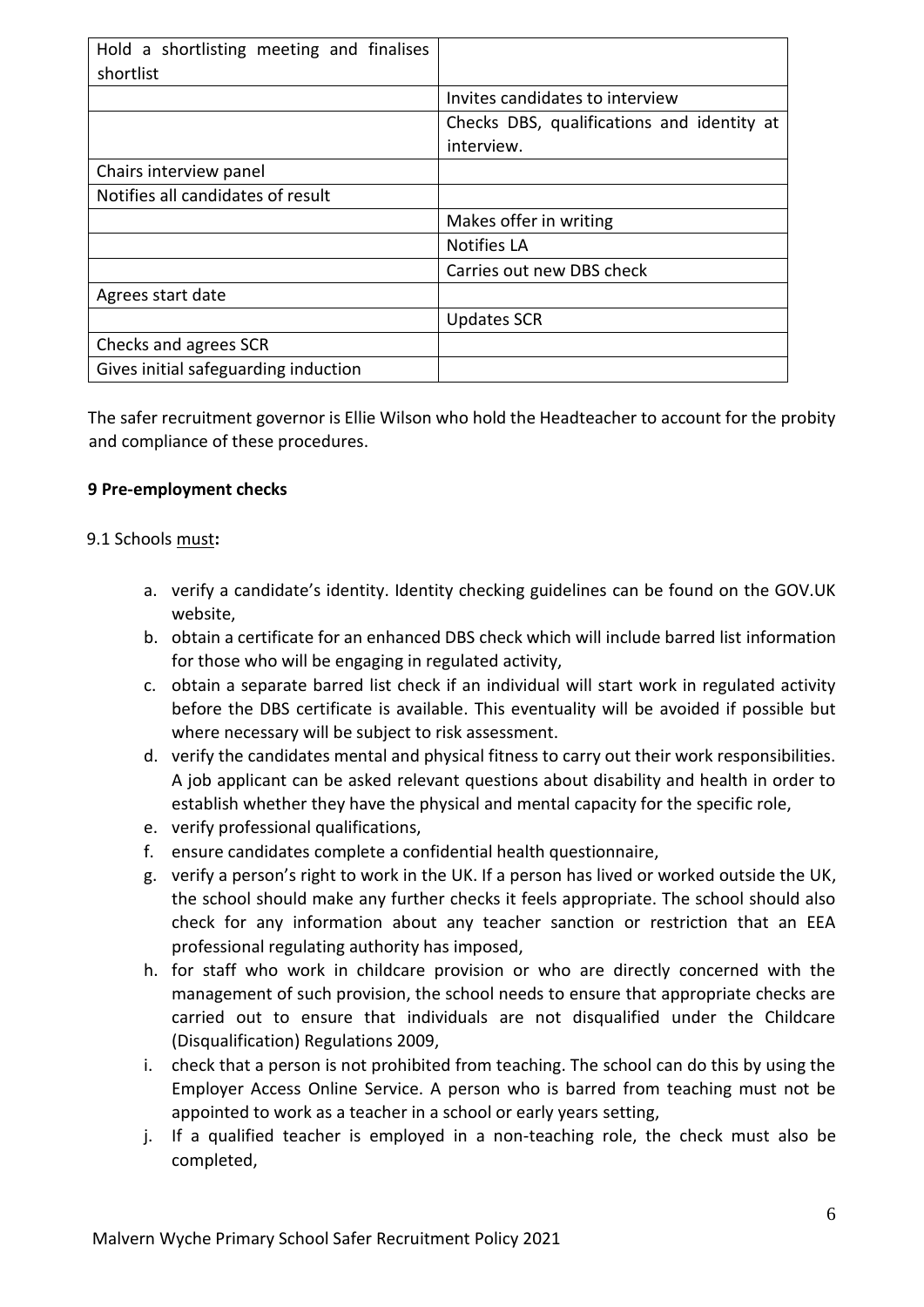k. All schools must also check that a person taking up a management position is not subject to a section 128 direction which is made by the Secretary of State. Schools can carry out this check by accessing the Department for Education's Secure Access portal.

9.2 N.B. If a school has concerns about an existing staff member's suitability to work with children, the school should carry out all relevant checks as if the person were a new member of staff.

# **9.3 IF A SCHOOL OR COLLEGE KNOWS OR HAS REASON TO BELIEVE THAT AN INDIVIDUAL IS BARRED, IT COMMITS AN OFFENCE IF IT ALLOWS THE INDIVIDUAL TO CARRY OUT ANY FORM OF REGULATED ACTIVITY.**

## **10 Single Central Record and DBS Checks**

10.1 Schools and colleges must keep a single central record, referred to in the regulations (described in the following paragraph) as the SCR. The single central record must cover the staff (including supply staff, and teacher trainees on salaried routes) who work at the school in any capacity.

10.2 The information that must be recorded in respect of staff members (including teacher trainees on salaried routes) is whether the following checks have been carried out or certificates obtained, and the date on which each check was completed/certificate obtained:

- a. an identity check;
- b. a barred list check;
- c. an enhanced DBS check/certificate if in regulated activity;
- d. a prohibition from teaching check;
- e. further checks on people living or working outside the UK;
- f. Section 128 check for persons in position of management;
- g. a check of professional qualifications; and
- h. a check to establish the person's right to work in the United Kingdom.

10.3 As the majority of staff will be engaging in regulated activity, an enhanced DBS certificate which includes barred list information will be required for most appointments. In summary, a person will be considered to be engaging in regulated activity if, as a result of their work, they:

- a. will be responsible, on a regular basis (in a school or college) for teaching, training instructing, caring for or supervising children; or
- b. will carry out paid, or unsupervised unpaid work regularly in a school or college where that work provides an opportunity for contact with children; or
- c. engage in intimate or personal care, or overnight activity, even if this happens only once.

10.4 Certificate information should be kept securely and hard copies should be placed in lockable, non-portable, storage containers. Access should be strictly controlled and limited to those who are entitled to see it as part of their duties. No copies of disclosure information (in any format) should be made without the prior agreement of the DBS.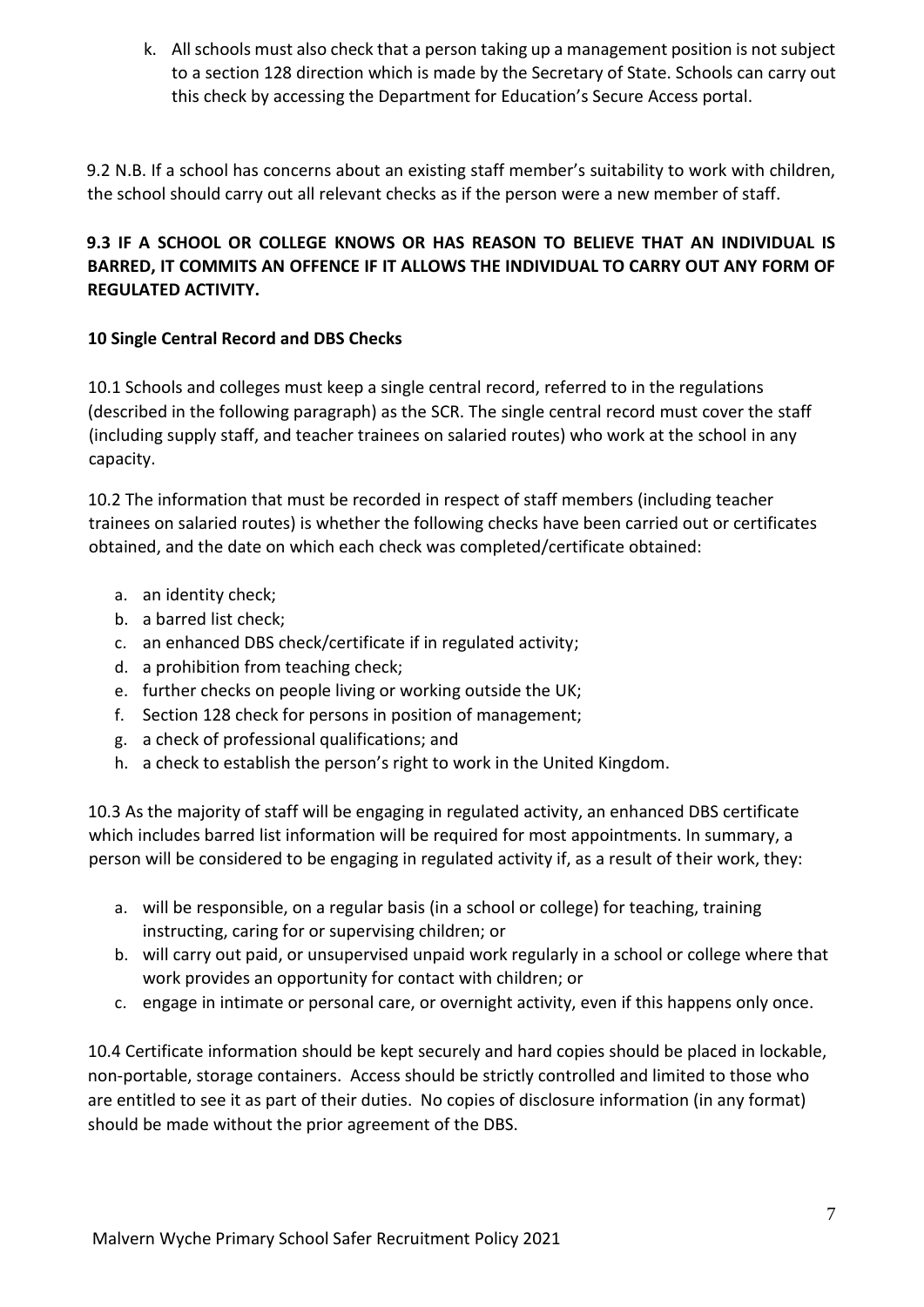10.5 Certificate information must only be handled by those who are authorised in your organisation to receive it in the course of their duties (namely the school secretary and Headteacher). Certificate information must not be shared with any third party without the consent of the applicant. It is a criminal offence to pass disclosure information to anyone who is not entitled to receive it.

10.6 The information about criminal records that is collected and processed during the recruitment process is sensitive personal data. It should be:

- a. Stored securely
- b. Shared only with those who need to know (such as the Headteacher, HR provider, members of the recruitment panel, or the safer recruitment lead)

There is a separate GDPR statement and policy which explains these arrangements in greater detail.

10.7 Information MUST NOT be shared with other colleagues.

10.8 For any records created during the process (for example, notes from disclosure discussions and criminal records assessments) applicants should be informed:

- a. How their information will be handled, stored and destroyed
- b. That they have a right to request: a copy of documents, that any inaccuracies are corrected, and that information is deleted.

## **11 Positive DBS Disclosures**

11.1 In accordance with the Rehabilitation of Offenders Act a criminal conviction does not automatically prevent an individual from working for the school. When assessing whether a positive disclosure is acceptable, the following must be considered:

- a. whether they will be working in regulated activity and they are on the barred list;
- b. whether they will be working with children under 8 and have committed offences that disqualify them from doing so;
- c. the requirements of the role and level of supervision the worker will receive;
- d. how relevant the offence is to the role to be undertaken;
- e. how much time has elapsed since the offence was committed and whether it was a one-off incident or part of a history of offending;
- f. whether the individual's circumstances have changed since the offence was committed, making re-offending less likely;
- g. whether the individual was open and transparent about their past and declared relevant information where required.
- h. Consider the need for a discussion about the disclosure.
- 11.2 The school may seek advice from the Local Authority HR department.

#### **13 Induction**